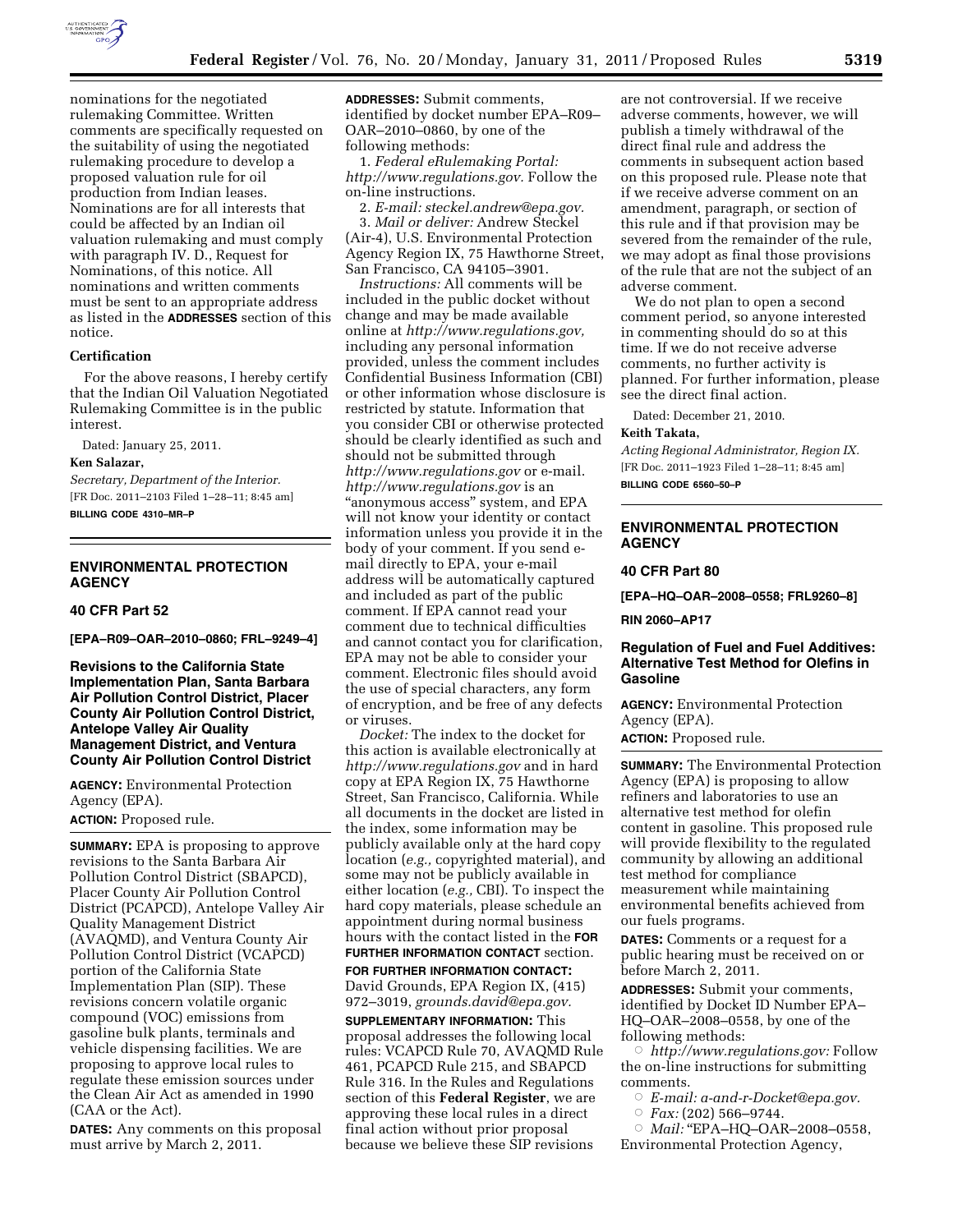Æ *Mailcode:* 2822T, 1301 Constitution Ave., NW., Washington, DC 20460.''

Æ *Hand Delivery:* EPA Headquarters Library, Room 3334, EPA West Building, 1301 Constitution Ave., NW., Washington, DC. Such deliveries are only accepted during the Docket's normal hours of operation, and special arrangements should be made for deliveries of boxed information.

*Instructions:* Direct your comments to Docket ID Number EPA–HQ–OAR– 2008–0558. EPA's policy is that all comments will be included in the public docket without change and may be made available online at *[http://](http://www.regulations.gov)  [www.regulations.gov,](http://www.regulations.gov) [http://](http://www.regulations.gov) [www.regulations.gov,](http://www.regulations.gov)* including any personal information provided, unless the comment includes information claimed to be Confidential Business Information (CBI) or other information whose disclosure is restricted by statute. Do not submit information that you consider to be CBI or otherwise protected through *[http://](http://www.regulations.gov)  [www.regulations.gov](http://www.regulations.gov)* or e-mail. The *<http://www.regulations.gov>* Web site is an ''anonymous access'' system, which means EPA will not know your identity or contact information unless you provide it in the body of your comment. If you send an e-mail comment directly to EPA without going through *[http://](http://www.regulations.gov) [www.regulations.gov](http://www.regulations.gov)* your e-mail address will be automatically captured and included as part of the comment that is placed in the public docket and made available on the Internet. If you submit an electronic comment, EPA recommends that you include your name and other contact information in the body of your comment and with any disk or CD–ROM you submit. If EPA cannot read your comment due to technical difficulties and cannot contact you for clarification, EPA may not be able to consider your comment. Electronic files should avoid the use of special characters, any form of

encryption, and be free of any defects or viruses. For additional instructions on submitting comments, go to Unit 1.B of the **SUPPLEMENTARY INFORMATION** section of this document: *[http://www.epa.gov/](http://www.epa.gov/epahome/dockets.htm)  [epahome/dockets.htm.](http://www.epa.gov/epahome/dockets.htm)* 

*Docket:* All documents in the docket are listed in the *[http://](http://www.regulations.gov) [www.regulations.gov](http://www.regulations.gov)* index. Although listed in the index, some information is not publicly available, e.g., CBI or other information whose disclosure is restricted by statute. Certain other material, such as copyrighted material, will be publicly available only in hard copy. Publicly available docket materials are available either electronically in *[http://](http://www.regulations.gov) [www.regulations.gov](http://www.regulations.gov)* or in hard copy at the Air Docket, EPA Headquarters Library, Mail Code: 2822T, EPA West Building, 1301 Constitution Ave., NW., Washington, DC. The Public Reading Room is open from 8:30 a.m. to 4:30 p.m., Monday through Friday, excluding holidays. The Public Reading Room is open from 8:30 a.m. to 4:30 p.m., Monday through Friday, excluding holidays. The telephone number for the Public Reading Room is (202) 566–1742, and the facsimile number for the Air Docket is (202) 566–9744.

**FOR FURTHER INFORMATION CONTACT:** Joe Sopata, Chemist, Environmental Protection Agency, 1200 Pennsylvania Ave. (6406J), NW., Washington, DC 20460; *telephone number:* (202) 343– 9034; *fax number:* (202) 343–2801; *email address: [sopata.joe@epa.gov.](mailto:sopata.joe@epa.gov)* 

#### **SUPPLEMENTARY INFORMATION:**

The contents of today's preamble are listed in the following outline.

- I. General Information
	- A. Does this action apply to me?
	- B. What should I consider as I prepare my comments for EPA?
- II. Proposed Rule Change
- A. Alternative Test Method for Olefins in Gasoline

III. Statutory and Executive Order Reviews

- A. Executive Order 12866: Regulatory Planning and Review
- B. Paperwork Reduction Act
- C. Regulatory Flexibility Act
- D. Unfunded Mandates Reform Act of 1995  $(IIMRA)$
- E. Executive Order 13123: Federalism
- F. Executive Order 13175: Consultation and Coordination With Indian Tribal Governments
- G. Executive Order 13045: Protection of Children From Environmental Health & Safety Risks
- H. Executive Order 13211: Actions Concerning Regulations That Significantly Affect Energy Supply, Distribution, or Use
- I. National Technology Transfer Advancement Act
- J. Executive Order 12898: Federal Actions To Address Environmental Justice and Minority Populations and Low-Income Populations

IV. Statutory Provisions and Legal Authority

#### **I. General Information**

#### *A. Does this action apply to me?*

Regulated categories and entities potentially affected by this proposed action include those involved with the production, importation, distribution, sale and storage of gasoline motor fuel and diesel motor fuel.

The table below is not intended to be exhaustive, but rather provides a guide for readers regarding entities likely to be regulated by this proposed action. This table lists the types of entities that EPA is now aware could be potentially regulated by this proposed action. Other types of entities not listed in the table could also be regulated. To determine whether an entity is regulated by this proposed action, one should carefully examine the existing regulations in 40 CFR part 80. If you have questions regarding the applicability of this proposed action to a particular entity, consult the person listed in the preceding **FOR FURTHER INFORMATION CONTACT** section.

| Category                         | NAICSs Codes <sup>a</sup>         | SIC Codes <sup>b</sup> | Examples of potentially regulated parties                                                                |
|----------------------------------|-----------------------------------|------------------------|----------------------------------------------------------------------------------------------------------|
| Industry<br>Industry<br>Industry | 324110<br>54138<br>422710, 422720 | 2911                   | Petroleum Refiners.<br>8734   Testing Laboratories.<br>5171, 5172   Gasoline Marketers and Distributors. |

a North American Industry Classification System (NAICS).

**b Standard Industrial Classification (SIC) system code.** 

# *B. What should I consider as I prepare my comments for EPA?*

1. *Submitting Confidential Business Information (CBI).* Do not submit CBI to EPA through EDOCKET, regulations.gov or e-mail. Clearly mark the part of all of the information that you claim to be CBI. For CBI information in a disk or CD

ROM that you mail to EPA, mark the outside of the disk or CD ROM as CBI and then identify electronically within the disk or CD ROM the specific information that is claimed as CBI. In addition to one complete version of the comment that includes information claimed as CBI, a copy of the comment that does not contain the information

claimed as CBI must be submitted for inclusion in the public docket. Information so marked will not be disclosed except in accordance with procedures set forth in 40 CFR part 2.

2. *Tips for Preparing Your Comments.*  When submitting comments, remember to: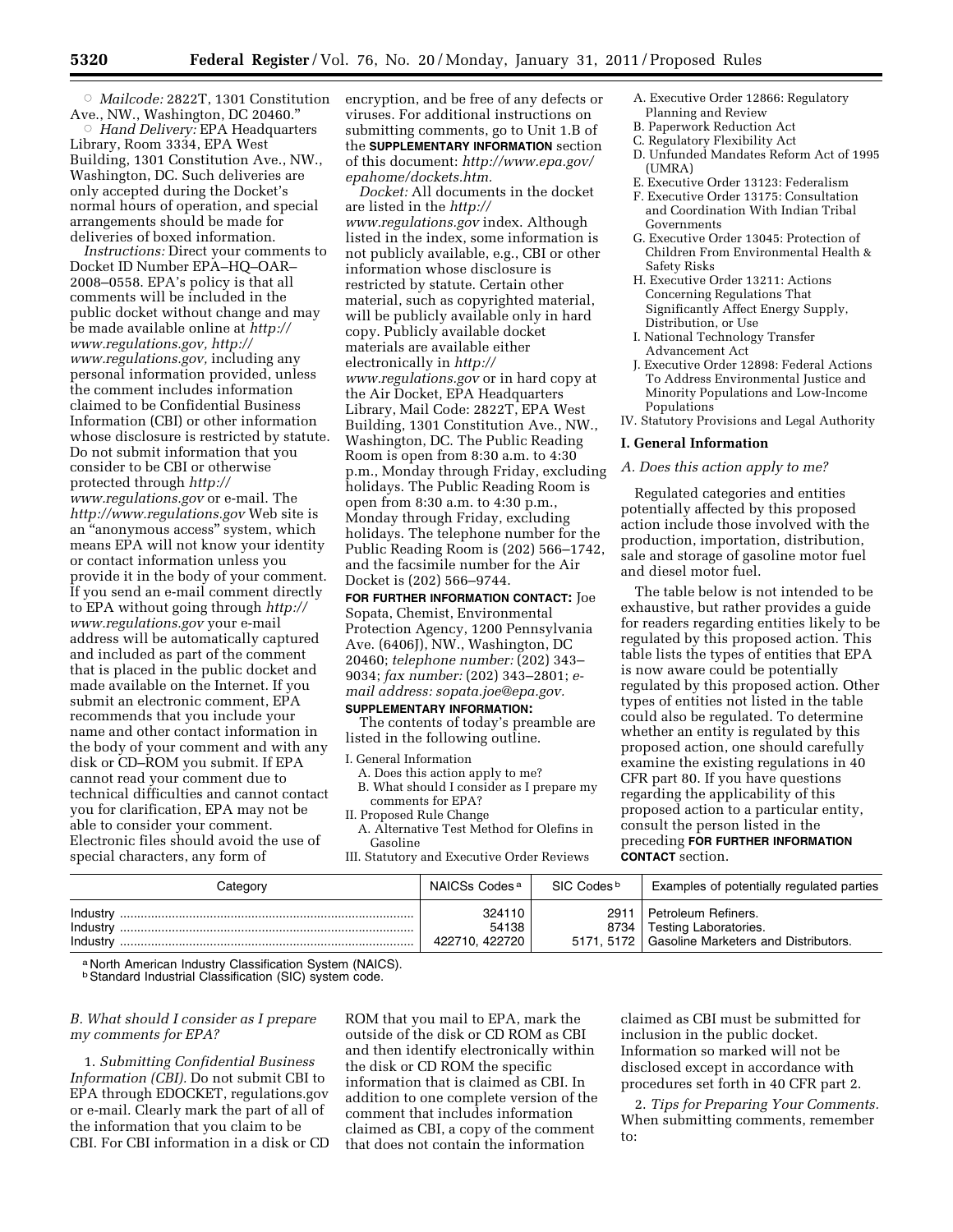i. Identify the rulemaking by docket number and other identifying information (subject heading, **Federal Register** date and page number).

ii. Follow directions—The agency may ask you to respond to specific questions or organize comments referencing a Code of Federal Regulations (CFR) part or section number.

iii. Explain why you agree or disagree; suggest alternatives and substitute language for your requested changes.

iv. Describe any assumptions and provide any technical information and/ or data that you used.

v. If you estimate potential costs or burdens, explain how you arrived at your estimate in sufficient detail to allow for it to be reproduced.

vi. Provide specific examples to illustrate your concerns, and suggest alternatives.

vii. Explain your views as clearly as possible, avoiding the use of profanity or personal threats.

viii. Make sure to submit your comments by the comment period deadline identified.

#### **II. Proposed Rule Change**

*A. Alternative Test Method for Olefins in Gasoline* 

Refiners, importers and oxygenate blenders producing gasoline are required to test Reformulated Gasoline (RFG), and conventional gasoline (CG) for various fuel parameters including olefin content. American Society for Testing and Materials (ASTM) D1319 is currently the designated test method for measuring the olefin content of gasoline.1

On July 6, 2006, the American Petroleum Institute (API) petitioned the Agency to allow ASTM D6550 as an alternative test method for measuring the olefin content of gasoline.2 The Agency agreed with this request, viewed API's petition as non-controversial, and because no adverse comments were anticipated published a direct final rule,<sup>3</sup> along with a corresponding proposed rule,4 on December 8, 2008, that would allow ASTM D6550 as an alternative test method provided no adverse comment was received by January 7, 2009, which was the close of the comment period. Before the close of the comment period, however, the Agency received an adverse comment 5

on the proposal for the allowance of ASTM D6550 as an alternative test method. On February 6, 2009, the Agency published a partial withdrawal notice 6 for the allowance of ASTM D6550 as an alternative test method. Since then, the American Petroleum Institute (API) and the New York State Department of Environmental Conservation (NYSDEC) have provided additional comments concerning the use of this alternative test method. These comments have been summarized and our responses to them are in the Response to Comments Document that has been placed in the docket for this rulemaking (Docket ID Number EPA– HQ–OAR–2008–0558).

EPA is proposing to allow ASTM D6550–05 (SFC) as an alternative to the designated test method, ASTM D1319–  $03<sup>ε1</sup>$  (FIA), for measuring olefin content of gasoline, provided the results are correlated to ASTM D1319–03ε1 using a site-specific correlation of FIA (volume percent) versus SFC (weight percent). The Agency is also proposing that correlation be completed on a sitespecific basis. The Agency believes it is in a test facility's best interest to ensure that the gasoline fuel set used to develop the correlation spans the range of olefin properties representative of that refinery's or importer's gasoline production. This gasoline fuel set would be analyzed by the test facility's laboratory using both ASTM D1319–03ε1 (also known as FIA, or the designated test method) and ASTM D6550–05. A resulting correlation equation would then be developed in terms of ASTM D1319–03ε1 in volume percent and ASTM D6550–05 in weight percent. Thus, the applicable range of the resulting correlation from a facility's site specific correlation would be consistent with that specific facility's olefin content range. Furthermore, the requirement of correlating SFC test methods results to the FIA designated test method produces an SFC–FIA equivalent result that is suitable for input into the Complex Model or for meeting fuel reporting requirements.

EPA originally proposed a 0.857 factor to convert from mass percent to volume percent when using ASTM D6500–05. NYSDEC commented this conversion factor was not intended for universal use and may not be appropriate for all gasoline. API commented that there is no need to use the 0.857 conversion factor when developing a correlation between ASTM D6500–05 and ASTM D1319–03.ε1 The Agency agrees with API's recommendation that there is no need to convert olefin content measured by ASTM D6550–05 in weight percent to volume percent. In today's proposal, EPA is omitting the initial conversion of olefin content measured by ASTM D6500–05 in weight percent to volume percent using the 0.857 factor, as earlier proposed on December 8, 2008.

NYSDEC commented that a bias in test measurement results may occur between ASTM D1319–03ε1 and ASTM D6550–05. The Agency agrees with NYSDEC that a bias in gasoline olefin measurement results may exist between ASTM D1319–03ε1 and ASTM D6550– 05. In order to compensate for any bias that may exist between these two analytical test methods, EPA is proposing to require ASTM D6550–05 to be correlated to ASTM D1319–03,<sup>ε1</sup> its respective designated test method. Refiners or importers that choose to use ASTM D6550–05 for the measurement of olefin content in gasoline must report the correlated result, on a site-specific basis, with the designated method, ASTM D1319–03,ε1 when using the proposed EPA-allowed alternative test method, ASTM D6550–05. The olefin result as determined by SFC (ASTM D6550–05) would be correlated to FIA  $(ASTM D1319–03<sup>ε1</sup>)$  based on a specific site's production and never used directly for compliance or as an input into the Complex Model.

The Agency believes today's proposal is consistent with past Agency practice with our allowance of other alternative test methods as specified in 40 CFR 80.46. The Agency currently allows eight alternative test methods for the measurement of gasoline or butane properties provided their results are correlated to the fuel parameter's respective EPA designated test method. These alternative test methods are: ASTM D5453, ASTM D6920, ASTM D3120 and ASTM D7039 for sulfur in gasoline,7 ASTM D4468 and ASTM D3246 for sulfur in butane,<sup>8</sup> ASTM D1319 for aromatics in gasoline,<sup>9</sup> and ASTM D4815 for oxygenate content of gasoline.10 In addition, ASTM D4294, ASTM D6920 and ASTM D5453 are approved alternative test methods for measuring the sulfur content of 500 ppm diesel fuel provided its test results are correlated to the designated test method, ASTM D2622.11 The Agency has evaluated ASTM D6550 as an alternative test method for olefins in gasoline and agrees with API's

<sup>1</sup> 40 CFR 80.46(b).

<sup>2</sup>*See* Air Docket # EPA–HQ–OAR–2008–0558– 0002.

<sup>3</sup> 73 FR 74350, December 8, 2008.

<sup>4</sup> 73 FR 74403, December 8, 2008. 5*See* Air Docket # EPA–HQ–OAR–2008–0558–

<sup>&</sup>lt;sup>6</sup>74 FR 6233, February 6, 2009.

<sup>7</sup>*See* 40 CFR 80.46(a)(3)(i) through 80.46(a)(3)(iv). 8*See* 40 CFR 80.46(a)(4)(i) through 80.46(a)(4)(ii). 9*See* 40 CFR 80.46(f)(3)(i).

<sup>10</sup>*See* 40 CFR 80.46(g)(2)(i).

<sup>11</sup>*See* 40 CFR 80.580(c)(2).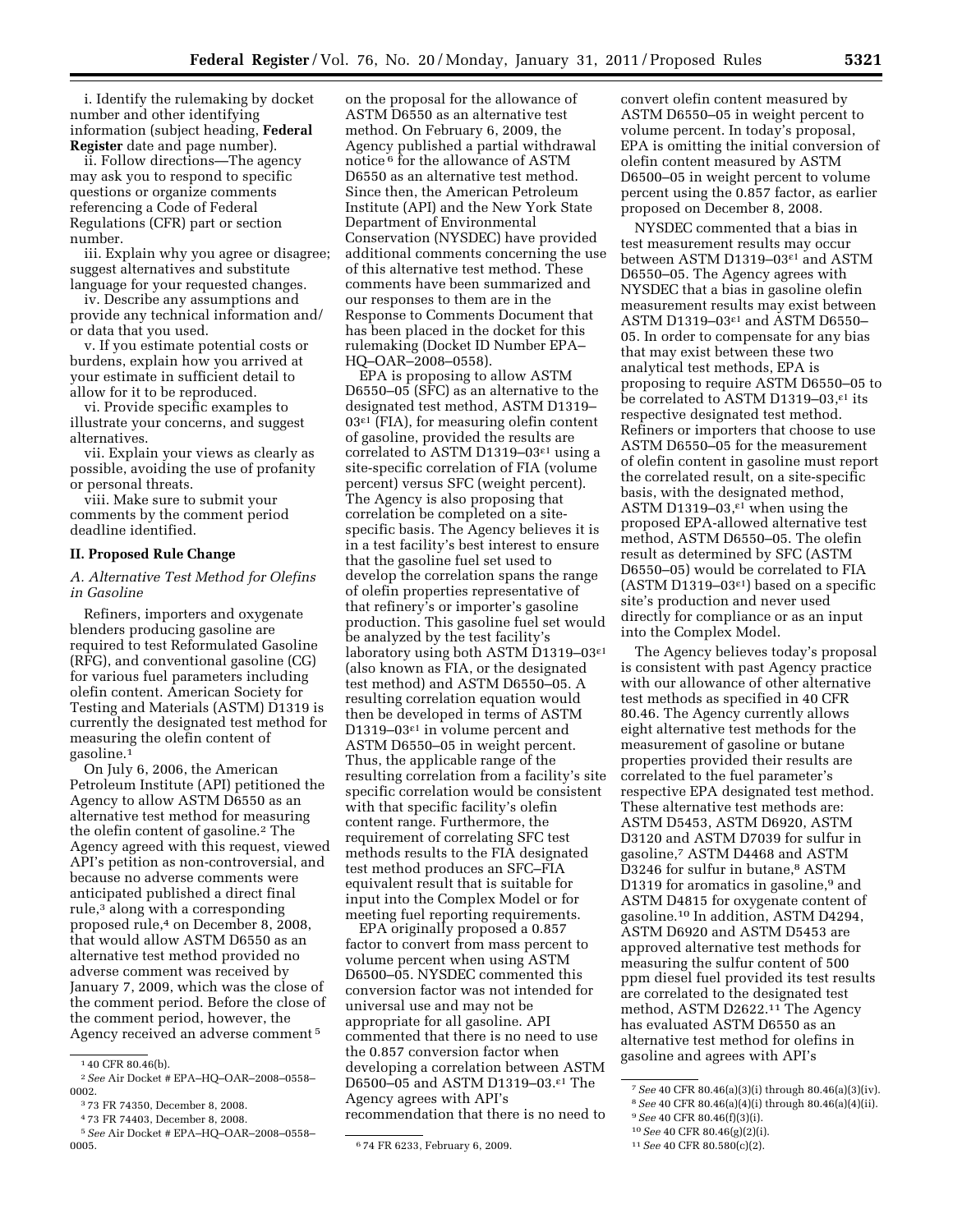request.12 EPA invites comments on today's proposal to allow ASTM D6550– 05 as an alternative test method for olefin content of gasoline. Comments must be received on or before March 2, 2011.

Although not the subject of today's proposed rule, EPA intends to establish a performance-based test method approach (PBTM) rule which would provide criteria for the qualification of alternative test methods.

# **III. Statutory and Executive Order Reviews**

### *A. Executive Order 12866: Regulatory Planning and Review*

This proposed rule is not a "significant regulatory action" under the terms of Executive Order (EO) 12866 (58 FR 51735, October 4, 1993) and is therefore not subject to review under the EO.

#### *B. Paperwork Reduction Act*

This proposed rule does not impose any new information collection burden. However, the Office of Management and Budget (OMB), under the provisions of the Paperwork Reduction Act, 44 U.S.C. 3501 *et seq.,* has approved the information collection requirements contained in the final RFG and antidumping rulemaking and has assigned OMB control number 2060–0277. The OMB control numbers for EPA's regulations in 40 CFR are listed in 40 CFR part 9.

#### *C. Regulatory Flexibility Act*

The Regulatory Flexibility Act (RFA) generally requires an agency to prepare a regulatory flexibility analysis of any rule subject to notice and comment rulemaking requirements under the Administrative Procedure Act or any other statute unless the agency certifies that the rule will not have a significant economic impact on a substantial number of small entities. Small entities include small businesses, small organizations, and small governmental jurisdictions.

For purposes of assessing the impacts of today's direct final rule on small entities, small entity is defined as: (1) A small business as defined by the Small Business Administrations' regulations at 13 CFR 121.201; (2) a small governmental jurisdiction that is a government of a city, county, town, school district or special district with a population of less than 50,000; and (3) a small organization that is any not-forprofit enterprise which is independently owned and operated and is not dominant in its field.

After considering the economic impacts of today's direct final rule on small entities, I certify that this action will not have a significant economic impact on a substantial number of small entities. In determining whether a rule has a significant economic impact on a substantial number of small entities, the impact of concern is any significant adverse economic impact on small entities, since the primary purpose of the regulatory flexibility analyses is to identify and address regulatory alternatives ''which minimize any significant economic impact of the rule on small entities.'' 5 USC 603 and 604. Thus an Agency may certify that a rule will not have a significant economic impact on a substantial number of small entities if the rule relieves regulatory burden, or otherwise has a positive economic effect on all of the small entities subject to the rule.

This proposed rule does not impose a regulatory burden on anyone, including small businesses. Instead, this proposed rule will have a positive impact by the allowance of ASTM D 6550–05 which will provide additional flexibility to the regulated community, including small businesses, in meeting olefins in gasoline testing requirements. We have therefore concluded that today's proposed rule will relieve regulatory burden for all affected small entities.

## *D. Unfunded Mandates Reform Act of 1995 (UMRA)*

Title II of the Unfunded Mandates Reform Act of 1995 (UMRA), 2 U.S.C. 1531–1538, requires Federal agencies, unless otherwise prohibited by law, to assess the effects of their regulatory actions on State, local, and tribal governments and the private sector. Federal agencies must also develop a plan to provide notice to small governments to have meaningful and timely input in the development of EPA regulatory proposals with significant Federal intergovernmental mandates and must inform, educate, and advise small governments on compliance with the regulatory requirements.

This rule does not contain a Federal mandate that may result in expenditures of \$100 million or more for State, local, and tribal governments, in the aggregate, or the private sector in any one year. The proposed allowance of ASTM D 6550–05 will provide additional flexibility to the regulated community in meeting olefins in gasoline testing requirements. Thus, this rule is not subject to the requirements of sections 202 and 205 of the UMRA. This action is also not subject to the requirements of section 203 of UMRA because it contains no regulatory requirements that might significantly or uniquely affect small governments.

## *E. Executive Order 13132: Federalism*

Executive Order 13132, entitled ''Federalism'' (64 FR 43255, August 10, 1999), requires EPA to develop an accountable process to ensure ''meaningful and timely input by State and local officials in the development of regulatory policies that have federalism implications." "Policies that have federalism implications'' is defined in the Executive Order to include regulations that have "substantial direct effects on the States, on the relationship between the national government and the States, or on the distribution of power and responsibilities among the various levels of government.''

This proposed rule does not have federalism implications. It will not have substantial direct effects on the States, on the relationship between the national government and the States, or on the distribution of power and responsibilities among the various levels of government, as specified in Executive Order 13132. The proposed allowance of ASTM D 6550–05 will provide additional flexibility to the regulated community in meeting olefins in gasoline testing requirements. Thus, Executive Order 13132 does not apply to this direct final rule.

# *F. Executive Order 13175: Consultation and Coordination With Indian Tribal Governments*

This action does not have tribal implications, as specified in Executive Order 13175 (65 FR 67249, November 6, 2000). This action applies to gasoline refiners, blenders and importers that supply gasoline. The proposed allowance of ASTM D6500–05 will provide additional flexibility to the regulated community in meeting olefins in gasoline testing requirements. Thus, Executive Order 13175 does not apply to this action.

# *G. Executive Order 13045: Protection of Children From Environmental Health & Safety Risks*

EPA interprets EO 13045 (62 FR 19885, April 23, 1997) as applying only to those regulatory actions that concern health or safety risks, such that the analysis required under section 5–501 of the Executive Order has the potential to influence the regulation. This action is not subject to Executive Order 13045 because it does not establish an environmental standard intended to mitigate health or safety risks.

<sup>12</sup>*See* EPA–HQ–OAR–2008–0558–0010.